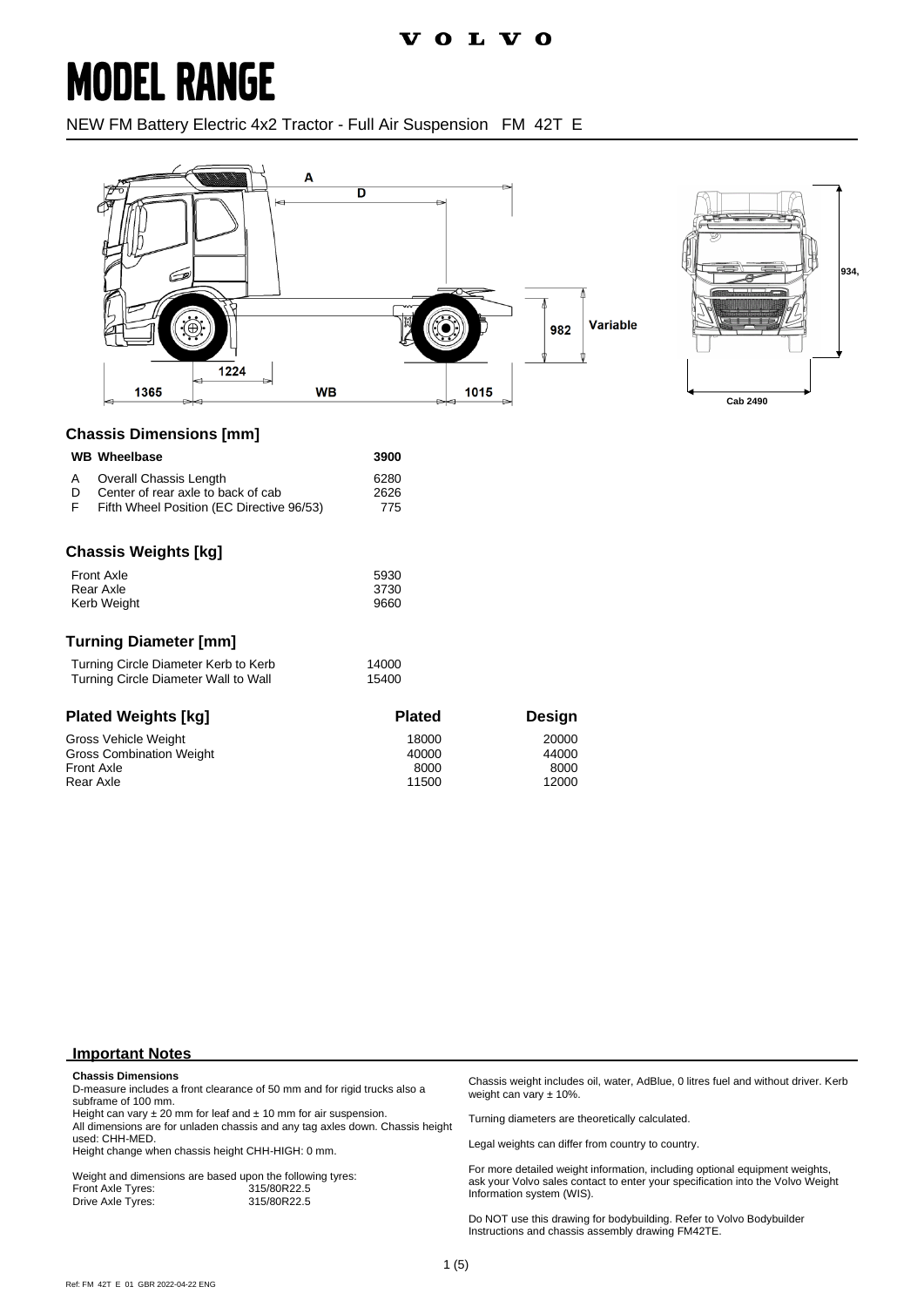### **VOLVO**

## **MODEL RANGE**

#### NEW FM Battery Electric 4x2 Tractor - Full Air Suspension FM 42T E

| <b>TRUCK USE</b>                                  |                                                                                                                                                                       | ■ FRAME266                                                                                              | Chassis frame section external height - 266 mm                                                                                                    |
|---------------------------------------------------|-----------------------------------------------------------------------------------------------------------------------------------------------------------------------|---------------------------------------------------------------------------------------------------------|---------------------------------------------------------------------------------------------------------------------------------------------------|
| $\blacksquare$ DRM-BE                             | Balanced & Economy Drive Mode                                                                                                                                         | □ FRAME300                                                                                              | Chassis frame section external height - 300 mm                                                                                                    |
| ∎ PVT-MAP                                         | I-See Predictive Cruise Control - using map based topography<br>information                                                                                           | o Fil-Eeeb                                                                                              | Chassis frame inner liner - From the end of the engine to the<br>end of the bogie                                                                 |
| $\blacksquare$ RC-SMOOT                           | Road Conditions - Smooth                                                                                                                                              | $BBOX-EF$                                                                                               | Battery box position - End of the frame in rear overhang                                                                                          |
| <b>CORE COMPONENTS</b>                            |                                                                                                                                                                       | ■ BATTAMP<br>$\Box$ battind                                                                             | Battery management - Voltage and current gauge<br>Battery management - Voltage, current and charge indicators                                     |
| □ CHH-HIGH<br>□ CHH-MED                           | Chassis Height - High - for loading heights check the unique<br>BEP chassis drawing attached to this quote<br>Chassis Height - Medium - for loading heights check the | □ WHC-FOL1<br>□ WHC-FOL2                                                                                | One foldable wheel chock<br>Two foldable wheel chocks                                                                                             |
|                                                   | unique BEP chassis drawing attached to this quote                                                                                                                     | $\square$ WHCP-F<br>$\square$ WHCP-T                                                                    | Wheel chock carrier position - In the front part of the vehicle<br>Wheel chock carrier position - Outer luggage locker                            |
| $\blacksquare$ RAD-G4                             | RAD-G4 - 4x2 Air - Lite                                                                                                                                               | □ CHAIN-S                                                                                               | Snow chains                                                                                                                                       |
| $\square$ FME-HSLP                                | Cab - Globetrotter - all-steel safety cage design with a roof-<br>mounted emergency escape hatch.                                                                     | □ HOOK-SC                                                                                               | Snow chain hooks                                                                                                                                  |
|                                                   | Designed and built to Swedish impact and ECE R29                                                                                                                      | ■ TOWF-NO1                                                                                              | Front towing device - One detachable - stored in cab                                                                                              |
| □ FME-LSLP                                        | regulations<br>Cab - Low sleeper - with steel safety cage design                                                                                                      | $\square$ TOWF-NO2                                                                                      | Front towing device - Two detachable - stored in cab                                                                                              |
|                                                   | Designed and built to Swedish impact and ECE R29<br>regulations                                                                                                       | □ TOWR-ONE                                                                                              | Towing hitch attached to rear crossmember                                                                                                         |
| $\blacksquare$ FME-SLP                            | Cab - Sleeper - all-steel safety cage design with a roof-<br>mounted emergency escape hatch.                                                                          | $\Box$ TREL15<br>$\blacksquare$ TREL7-7                                                                 | Trailer electrical connection - Single 15 pin - ADR certified<br>Trailer electrical connection - 2 x 7 pin - 24N and 24S                          |
|                                                   | Designed and built to Swedish impact and ECE R29<br>regulations                                                                                                       | □ TBC-DUO<br>$\square$ TBC-EC                                                                           | Duomatic type air line connectors<br>Trailer brakes with EC palm coupling connectors                                                              |
| ■ EPT2412                                         | Gearbox - I-shift Automated 12-speed - suitable for gross train                                                                                                       | $\blacksquare$ TBC-GBR                                                                                  | 'C' and 'CA' type air line connectors                                                                                                             |
| ∎ NEM3                                            | weights up to 44tonne<br>Number of Electrical Motors - 3 - Output 490 kW - 666hp                                                                                      | □ TRBR-HCF<br>■ TRBR-STA                                                                                | Full pressure hand controlled trailer brake<br>Stationary trailer brake control                                                                   |
| <b>PACKAGES</b>                                   | continuous power                                                                                                                                                      | □ TRB-STRE                                                                                              | Stretch Brake - Automatic low speed trailer brake activation to<br>avoid jack-knifing and improve steerability                                    |
| $\blacksquare$ INFONDF                            | Media Information Platform with Navigation & Volvo Connect                                                                                                            | $RFEND-B$                                                                                               | Three piece EC approved rear mud wings and spray flaps                                                                                            |
| $\square$ driv-e<br>$\square$ Driv-E+             | "On board" Support<br>Cab Package - Drive<br>Cab Package - Drive +                                                                                                    | ■ RFH-BAS<br>$\Box$ RFH-HIG<br>□ RFH-LOW                                                                | Basic rear wing height<br>High rear wing height - higher wing tops<br>Lower rear wing height - shallower wing tops                                |
| □ DRIV-E++                                        | Cab Package - Drive +                                                                                                                                                 | <b>BLIGHT-E</b>                                                                                         | Emergency brake light                                                                                                                             |
| □ 1LIVFM-E<br>□ 2LIVFM-E                          | Sleep & Resting Package - Living one-bed<br>Sleep & Resting Package - Living two-bed                                                                                  | <b>WHEELS &amp; TYRES</b>                                                                               |                                                                                                                                                   |
| $\square$ SAFE-E<br>$\square$ SAFE-E+             | Active safety package<br>Active safety package +                                                                                                                      | ■ RT-AL                                                                                                 | Wheels - Alcoa brushed aluminium rims - standard holes for<br>long stud fixing                                                                    |
| $\square$ RANGOPT3<br><b>RANGOPT4</b>             | Range Optimisation Package -3 years prepaid subscription<br>Range Optimisation Package - 4 years prepaid subscription                                                 | □ RT-ALDP<br>□ RT-ALDPD                                                                                 | Wheels - Alcoa Dura-Bright aluminium rims - standard holes<br>for long stud fixing<br>Wheels - Alcoa Dura-Bright EVO aluminium rims - countersunk |
| $\Box$ RANGOPT5                                   | Range Optimisation Package - 5 years prepaid subscription                                                                                                             | □ RT-ALDU                                                                                               | holes for short stud fixing<br>Wheels - Alcoa brushed aluminium rims - countersunk holes                                                          |
| <b>CHASSIS</b>                                    |                                                                                                                                                                       |                                                                                                         | for short stud fixing                                                                                                                             |
| $\blacksquare$ FSLS-BAS<br>□ FAL10.0              | Front suspension levelling - basic stroke<br>Front axle design capacity - 10 tonne - check tyre capacity                                                              | $\square$ SPWT-D<br>$\square$ SPWT-F                                                                    | Spare wheel & tyre with rear tyre pattern<br>Spare wheel & tyre with front tyre pattern                                                           |
| $\blacksquare$ FAL8.5<br>$\square$ FAL9.0         | Front axle design capacity - 8.5 tonnes<br>Front axle design capacity - 9.0 tonne - check tyre capacity                                                               | $\square$ SWCP-T<br>$\square$ SWCP-TP                                                                   | Spare wheel supplied temporarily strapped to chassis<br>Temporary spare wheel carrier on top of chassis frame                                     |
| $\Box$ FSTAB<br><b>ESTAB2</b><br>$\square$ FSTAB3 | Front anti-roll bar - Normal stiffness<br>Front anti-roll bar - Medium stiffness<br>Front anti-roll bar - High stiffness                                              | $\square$ JACK-12T<br>$\square$ JACK-15T<br>$\square$ JACK-20T                                          | 12 tonne bottle jack                                                                                                                              |
| ∎ RAL12                                           | Rear axle design capacity - 12 tonnes                                                                                                                                 | ■ TOOL-BAS                                                                                              | <b>Basic Toolkit</b>                                                                                                                              |
| $\blacksquare$ ASF-DL1<br>□ ASF-DL3               | Air suspension with 1 driving level<br>Air suspension with 3 driving levels                                                                                           | □ TOOLKIT<br><b>DINFLAHOS</b>                                                                           | Complete tool kit<br>Tyre inflation hose                                                                                                          |
| □ ASF-DLL                                         | Air suspension with automatically lowered drive height over<br>60km/h                                                                                                 | □ GAUGE-TP                                                                                              | Tyre pressure gauge                                                                                                                               |
| $\scriptstyle\Box$ ACTST-TO                       | Active Steering- Volvo Dynamic Steering - VDS - with extra                                                                                                            |                                                                                                         |                                                                                                                                                   |
|                                                   | electronic pump and torque overlay                                                                                                                                    | <b>DRIVELINE EQUIPMENT</b><br>$C$ RUIS-E<br>Eco cruise control (with eco-roll and I-cruise, controls in |                                                                                                                                                   |
| □ ASFE-BAS                                        | Active steering feature - Basic - Volvo Dynamic Steering - VDS<br>- only                                                                                              | $\square$ PTR-D                                                                                         | steering wheel)<br>Gearbox PTO for plug-in pump, 0.71 xeng speed                                                                                  |
| □ ASFE-OG                                         | Active steering feature - Volvo Dynamic Steering - VDS - with<br>stability assist - oversteer                                                                         | $\square$ PTR-DH                                                                                        | Gearbox driven high speed PTO for one plug-in hydraulic<br>pump                                                                                   |
| □ ASFE-PO                                         | Active steering feature - Volvo Dynamic Steering - VDS - with<br>personal settings and stability assist                                                               | $\Box$ PTR-DM                                                                                           | Gearbox driven medium speed PTO for one plug-in hydraulic<br>pump                                                                                 |
| □ ASFE-PS                                         | Active steering feature - Volvo Dynamic Steering - VDS - with<br>personal settings                                                                                    | $\Box$ PTR-F<br>$\square$ PTR-FH                                                                        | Gearbox driven PTO with rear flange connection<br>Gearbox driven high speed PTO with SAE drive flange                                             |

■ Standard Equipment □ Optional Equipment

For more detailed information about cab and powertrain equipment, please refer to separate specification sheets.

For all possible options and combinations of options please consult your Volvo sales contact who can create a specification to match your requirements using the Volvo Sales Support system (VSS).

The factory reserves the right to modify design and change equipment without previous notification. The specification can vary from country to country.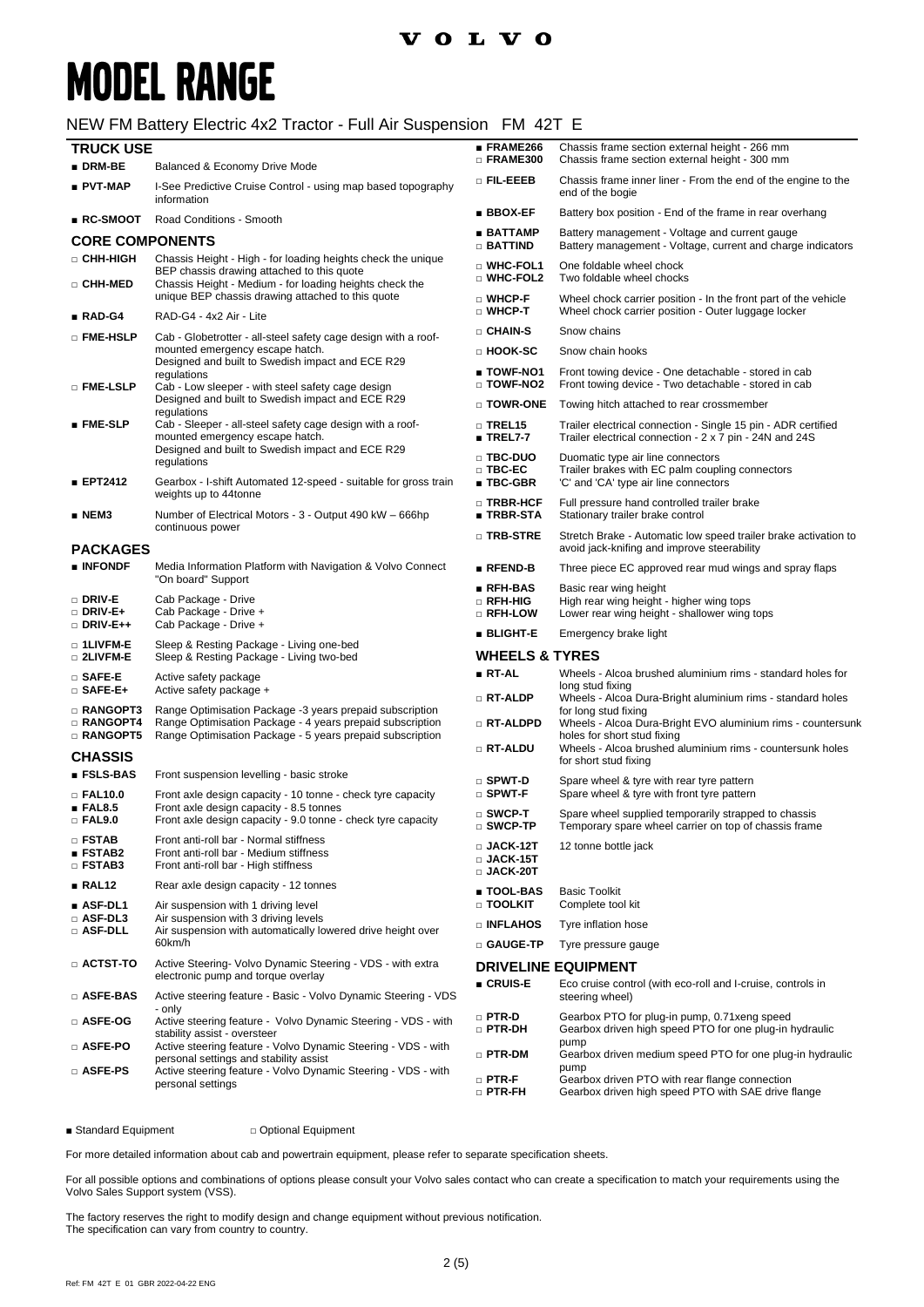### **VOLVO**

## **MODEL RANGE**

#### NEW FM Battery Electric 4x2 Tractor - Full Air Suspension FM 42T E

| $\square$ PTR-FL<br>□ PTRD-D                  | Gearbox driven low speed PTO with SAE drive flange<br>Gearbox driven HIGH SPEED PTO for two plug-in hydraulic                                                    | ■ WARNTRI2<br>$\square$ aidkit                      | Roadside hazard warning triangle<br>First aid kit - Legal demand for EU markets including delivery                                 |
|-----------------------------------------------|------------------------------------------------------------------------------------------------------------------------------------------------------------------|-----------------------------------------------------|------------------------------------------------------------------------------------------------------------------------------------|
| □ PTRD-D1                                     | pumps<br>PTRD-D1 Gearbox driven HIGH SPEED PTO (1 SAE flange &                                                                                                   |                                                     | to EU bodybuilder                                                                                                                  |
| □ PTRD-D2                                     | 1 plug-in hydraulic pump)<br>Gearbox driven HIGH SPEED PTO (2 SAE flanges & 1 plug-in                                                                            | $\Box$ aidkit1b                                     | First aid kit - Legal demand for trucks transiting Germany<br>□ WARNLAMP Portable warning lamp                                     |
| $\square$ PTRD-F                              | hyd pump)<br>PTO with 1 DIN + 1 flange connection rear, manual gearbox                                                                                           | $\square$ LAMP-IN                                   | Inspection lamp                                                                                                                    |
| $\Box$ HPG-F101                               | Parker F1-101 gearbox mounted, fixed displacement, single                                                                                                        | $\square$ bulbkit                                   | Bulb and fuse kit                                                                                                                  |
|                                               | flow, hydraulic pump                                                                                                                                             | □ WRITEPAD                                          | Writing pad                                                                                                                        |
| $\Box$ HPG-F41                                | Parker F1-41 gearbox mounted, fixed displacement, single<br>flow, hydraulic pump                                                                                 | ∎ DST-CF4                                           | Driver seat - Suspended, adjustable shock absorber, travel,                                                                        |
| $\Box$ HPG-F51                                | Parker F1-51 gearbox mounted, fixed displacement, single<br>flow, hydraulic pump                                                                                 | □ DST-CF5                                           | backrest & lumbar controls with integrated seatbelt<br>Driver seat - Suspended with adjustable shock absorber,                     |
| $\Box$ HPG-F61                                | Parker F1-61 gearbox mounted, fixed displacement, single<br>flow, hydraulic pump                                                                                 | □ DST-CF6                                           | travel, backrest, lumbar & heat controls with integrated seatbelt<br>Driver seat - Suspended with adjustable shock absorber,       |
| $\Box$ HPG-F81                                | Parker F1-81 gearbox mounted, fixed displacement, single<br>flow, hydraulic pump                                                                                 |                                                     | travel, backrest, lumbar, heat and ventilation controls with<br>integrated seatbelt                                                |
| ∎ dtri-per                                    | Dashboard in darker peregrine greyish brown. Steering wheel<br>grey and door panels in light beige for FH and black for FH16.                                    | $\square$ SBD-RED                                   | Seat belt colour - Red                                                                                                             |
| $\blacksquare$ STWPOS-R                       | Steering wheel position - RIGHT-HAND DRIVE                                                                                                                       | □ PST-BAS1                                          | Passenger seat - Fixed non suspended fold up with seatbelt<br>mounted on cab "B" post                                              |
| $\square$ stwm-le                             | Leather steering wheel                                                                                                                                           | □ PST-CF4                                           | Passenger seat - Suspended, adjustable shock absorber,                                                                             |
| $\blacksquare$ STGW-AD2                       | Adjustable steering wheel with neck tilt                                                                                                                         | $\square$ PST-CF5                                   | travel, backrest & lumbar controls with integrated seatbelt<br>Passenger seat - Suspended with adjustable shock absorber,          |
| □ ARSL                                        | Additional road speed limit - switch in dashboard                                                                                                                | $\blacksquare$ PST-STD2                             | travel, backrest, lumbar & heat controls with integrated seatbelt<br>Passenger seat - Fixed with backrest adjustment, non          |
| ∎ ESP-BAS1                                    | <b>Electronic Stability Control</b>                                                                                                                              | $\scriptstyle\Box$ PST-STD4                         | suspended with seatbelt mounted on cab "B" post<br>Passenger seat - Standard suspended with seatbelt mounted                       |
| □ ESPC-RO                                     | ESP (Electronic Stability Program) functionality control -                                                                                                       |                                                     | on cab "B" post                                                                                                                    |
|                                               | Reduced / Off                                                                                                                                                    | $\square$ SBPRE-PS                                  | Passenger seat belt pretensioner                                                                                                   |
| □ HWSS-AC<br>□ HWSS-ACB                       | Adaptive cruise control with forward collision warning<br>Adaptive cruise control ACC with forward collision warning and<br>AEBS advanced emergency brake system | □ ARMRE-BB<br>$\scriptstyle\Box$ armre-db           | Armrests - Two on both driver & passenger seats<br>Armrests - Two on the driver seat                                               |
| $\blacksquare$ HWSS-FCB                       | Forward collision warning with AEBS advanced emergency<br>brake system                                                                                           | $\scriptstyle\Box$ armre-pb<br>$\square$ ARU-BAS    | Armrests - Two on the passenger seat<br>Armrest upholstery - Vinyl                                                                 |
| ∎ LSS-DW                                      | Lane departure-warning system                                                                                                                                    | □ ARU-LEA                                           | Armrest upholstery - Leather                                                                                                       |
| $\blacksquare$ LCS4                           |                                                                                                                                                                  | ∎ FMAT-RUB<br>$\scriptstyle\Box$ fmat-tx2           | Footwell floor mats - Rubber<br>Footwell floor mats - Two sets, Rubber and textile with an                                         |
| $\Box$ DAS-W                                  | Driver Alert Support system                                                                                                                                      |                                                     | embossed pile supplied in the cab                                                                                                  |
| □ RSENS-W                                     | Rain sensing windscreen wipers                                                                                                                                   | ∎ LBK70                                             | Lower bunk 700 x2000 mm, fixed                                                                                                     |
| $\blacksquare$ CU-ECC<br>□ CU-ECC2            | Cab Climate Unit - Electrically controlled air conditioning with<br>sun sensor<br>Cab Climate Unit - Electrically controlled air conditioning with a             | $\scriptstyle\Box$ Matl-Fi<br>∎ MATL-SF             | Firm lower bunk pocket sprung mattress<br>Lower flexizone mattress - semi-firm, pocket springs up to<br>100kg - 16 stone           |
| ∎ IMMOBIL                                     | carbon filter, sun, mist, and air quality sensor<br>Thatcham H2 approved immobiliser                                                                             | $\Box$ OLMAT-BA<br>$\square$ OLMAT-PR               | 35mm mattress overlay protector<br>50mm premium mattress overlay protector                                                         |
| □ ALARM-E                                     | Enhanced vehicle alarm - Thatcham H1 approved - Cab plus<br>external sensor for body/trailer                                                                     | $\square$ TBK60F<br>$\Box$ TBK70F                   | Fixed foldable top bunk 600 x 1900mm<br>Fixed foldable top bunk 700 x 1900mm                                                       |
| □ ALCOLOCK Alcolock                           |                                                                                                                                                                  | ∎ CCPARK                                            | Cab parking climate - fitted                                                                                                       |
| ∎ BUPMON                                      | Back up monitor - Digital reverse camera, parameter & lead<br>supplied loose in cab.                                                                             | □ ETSB-F                                            | Storage on engine tunnel - Central document box with two rear<br>cup holders                                                       |
| □ ISUNS-BS<br>∎ ISUNS-DS                      | Side sun visor - Driver & passenger side<br>Side sun visor - Driver-side                                                                                         | □ RUS-BAS<br>□ RUS-HIG                              | Rear cab upper storage - 300 mm high<br>Rear cab upper storage - 440 mm high - volume 245 litres                                   |
| □ ISUNF-RE<br>∎ ISUNF-RM                      | Electrically operated textile interior sun blind<br>Manually operated textile interior sun blind                                                                 | $\square$ Ref-ICPK<br>$\square$ REFR-RUS            | Fridge: engine tunnel mounted preparation kit<br>Fridge - 28 litre rear upper wall mounted with dividers                           |
| $\Box$ ADFS                                   | Two extra DIN slots in front shelf - can be fitted with card or                                                                                                  | □ MICRO-PK                                          | Wiring preparation kit for microwave oven                                                                                          |
| <b>BUPALARM</b> Reverse alarm                 | drawer available as an accessory                                                                                                                                 | $BOTH-D$                                            | One bottle holder under dashboard centre section                                                                                   |
| □ RTOLL-PK                                    | Road toll PREPARATION kit for trucks operating with "Toll                                                                                                        | □ COFMA-PK                                          | Coffee maker, preparation kit.                                                                                                     |
|                                               | Collect" in Germany                                                                                                                                              | ∎ INLI-BAS<br>$\square$ INLI-NL<br><b>DINLI-NLD</b> | Interior white LED lights - basic<br>Interior white and red night LED light with no dimmer                                         |
| ∎ LOADIND<br>$\Box$ REMC-MF                   | Load indicator with central dashboard display<br>Multi-functio wireless remote control                                                                           | $\square$ arl-flex                                  | Interior white and red night LED light with dimmer<br>Two flexible reading lamps (snake lamps)                                     |
|                                               |                                                                                                                                                                  |                                                     |                                                                                                                                    |
| $\blacksquare$ FIREXT3S<br>$\square$ Warnvest | Fire extinguisher - 3kg mounted on the seat base<br>High visibility warning vest - no sleeves                                                                    | $\blacksquare$ RH-EE<br>□ RH-ER                     | Fixed tinted glass sky window with emergency exit<br>Steel roof hatch - Electrically operated, rear opening with<br>emergency exit |

■ Standard Equipment □ Optional Equipment

For more detailed information about cab and powertrain equipment, please refer to separate specification sheets.

For all possible options and combinations of options please consult your Volvo sales contact who can create a specification to match your requirements using the Volvo Sales Support system (VSS).

The factory reserves the right to modify design and change equipment without previous notification. The specification can vary from country to country.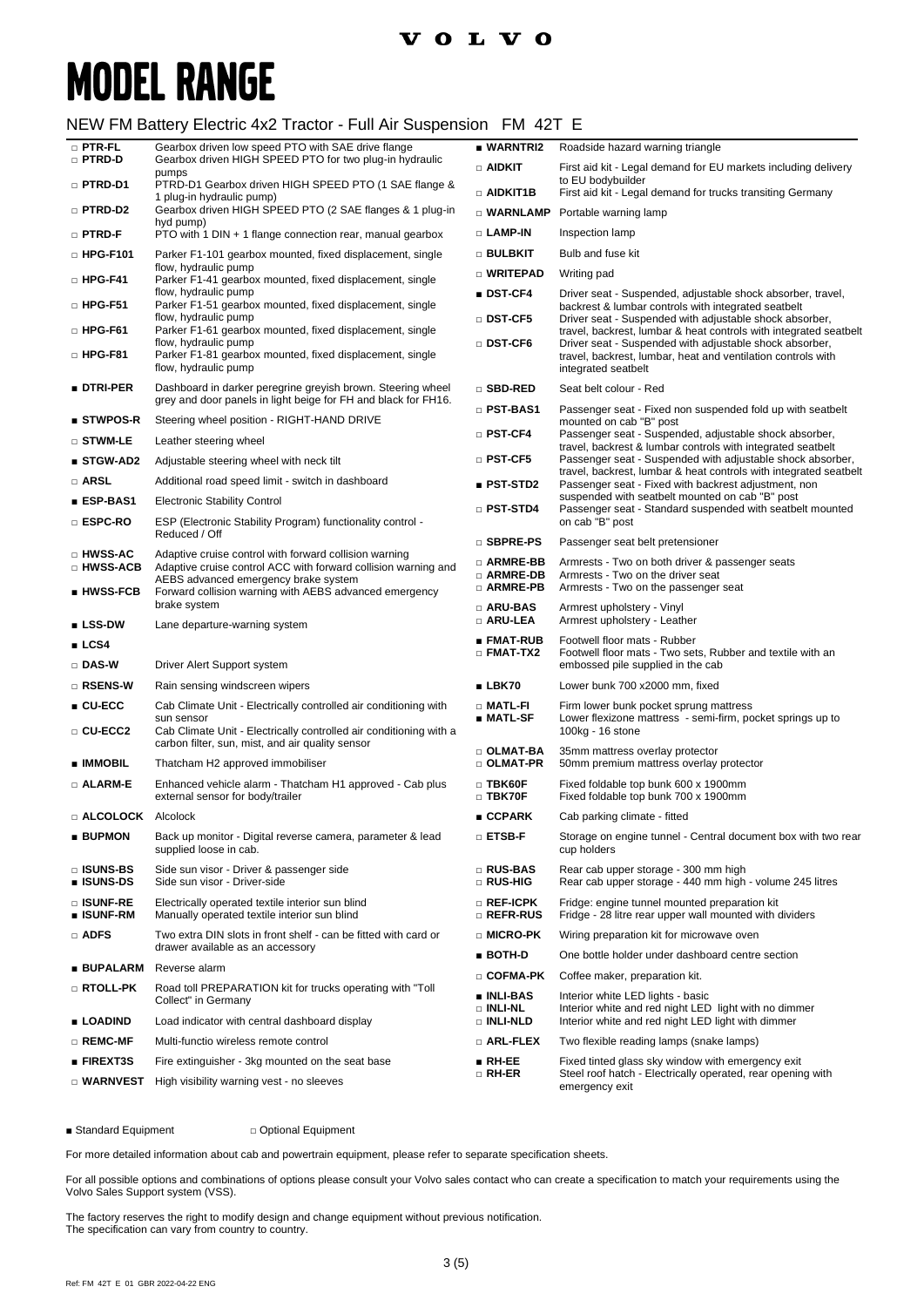## **MODEL RANGE**

#### NEW FM Battery Electric 4x2 Tractor - Full Air Suspension FM 42T E

| □ RH-ETR                                                     | Tinted glass roof hatch - Electrically operated, rear opening<br>with emergency exit                                                                                                                  | $\Box$ ROS-IL<br>□ ROS-IL2                                                        | Globetrotter roof sign illuminated<br>Preparation kit for illuminated roof sign with switch loose in                                                                                           |
|--------------------------------------------------------------|-------------------------------------------------------------------------------------------------------------------------------------------------------------------------------------------------------|-----------------------------------------------------------------------------------|------------------------------------------------------------------------------------------------------------------------------------------------------------------------------------------------|
| □ RH-MTR                                                     | Tinted glass roof hatch - Manually operated, rear opening with<br>emergency exit                                                                                                                      | □ ROS-ILP                                                                         | cab, fit after registration<br>Roof sign illumination preparation kit                                                                                                                          |
| □ AWIND-RF                                                   | Rear window                                                                                                                                                                                           | □ CSGN-GTR                                                                        | "Globetrotter" headboard logo                                                                                                                                                                  |
| □ SWIND-BS<br>$\square$ Swind-PS                             | Extra side window on both sides behind "B" pillar<br>Cab side window - Left side rear behind 'B' post                                                                                                 | □ HORN-F1S<br>□ HORN-R2S                                                          | Horn - Air single tone - chassis mounted<br>Horn - Air - Two roof-mounted                                                                                                                      |
| $\Box$ VANMIR                                                | Vanity mirror in front shelf                                                                                                                                                                          | □ ANT-CBR                                                                         | Roof mounted antenna for CB radio, single aerial. Only                                                                                                                                         |
| $\square$ AS-FUS                                             | Extra shelf in front upper storage compartments                                                                                                                                                       |                                                                                   | Globetrotter cabs brings in extra DIN slots.                                                                                                                                                   |
| $\square$ INFOT-PK                                           | Preparation kit for the mounting of a flat screen TV in cab<br>above the driver's door, includes bracket, electrical and<br>speaker connections                                                       | □ ACCBR-AP<br>□ ACCBR-F<br>$\Box$ ACCBR-FM<br>□ ACCBR-FR                          | Front, middle & rear roof mounted accessory brackets<br>Front roof mounted accessory bracket<br>Front & middle roof mounted accessory brackets<br>Front & rear roof mounted accessory brackets |
| <b>CAB EXTERIOR</b>                                          |                                                                                                                                                                                                       | $\Box$ ACCBR-M<br>□ ACCBR-R                                                       | Middle roof mounted accessory bracket<br>Rear roof mounted accessory bracket                                                                                                                   |
| $\blacksquare$ EXTL-BA2                                      | Enhanced exterior finish - Satin Volvo badges, instep, bumper,<br>and mirror housing in cab colour. Main grille in thunder grey.                                                                      | $\Box$ ACCBR-RM                                                                   | Rear & middle roof mounted accessory brackets                                                                                                                                                  |
|                                                              | Aluminium step inserts. Sunvisor and bumper spoiler in cab<br>colour if specified.                                                                                                                    | $\square$ RFCAR-BC                                                                | Rear mudwing carrier, back of cab                                                                                                                                                              |
| ■ LOCK-CTL                                                   | Door locks - Central locking with key                                                                                                                                                                 | □ LADDER                                                                          | Ladder back of cab                                                                                                                                                                             |
| □ LOCK-REM<br>$BUMP-B$                                       | Door locks - Remote central locking<br>Plastic front bumper                                                                                                                                           | $\square$ Refs-tw<br>□ REFS-TY                                                    | White cab conspicuity markings by packed in cab<br>Yellow cab conspicuity markings by packed in cab                                                                                            |
| $\Box$ BUMP-B2                                               | Steel front bumper                                                                                                                                                                                    |                                                                                   | <b>SUPERSTRUCTURE PREPARATIONS</b>                                                                                                                                                             |
| ■ BUMP-SP                                                    | Front bumper spoiler                                                                                                                                                                                  | $\square$ 5WM-ASL<br>$\square$ 5WM-ASM                                            | Fifth wheel mount - Air operated slider with 4mm L profiles<br>Fifth wheel mount - Air operated slider with 50mm L profiles                                                                    |
| $\square$ ctiltp-e<br>■ CTILTP-M                             | Electrically operated hydraulic cab tilt<br>Manually operated hydraulic cab tilt                                                                                                                      | $\square$ 5WM-ISOL                                                                | Fifth wheel mount - Flush L profiles with 12mm ISO plate -<br>16mm high above chassis frame                                                                                                    |
| $\square$ FCABS-A                                            | Front cab suspension - Air                                                                                                                                                                            | ■ 5WM-ISOM                                                                        | Fifth wheel mount - 50mm L profiles with 10mm ISO plate -<br>60mm high above chassis frame                                                                                                     |
| $\blacksquare$ FCABS-M                                       | Front cab suspension - Mechanical spring                                                                                                                                                              | $\square$ 5WM-LPRO                                                                | Fifth wheel mount - Direct to frame with inverted 'L'-profiles                                                                                                                                 |
| □ RCABS-A<br>■ RCABS-M                                       | Rear cab suspension - Air<br>Rear cab suspension - Mechanical spring                                                                                                                                  | $5WT-FO14$<br>$\Box$ 5WT-FO15                                                     | Fifth wheel - Fontaine 150SP2 pressed steel<br>Fifth wheel - Fontaine 3000 lightweight cast air operated slider                                                                                |
| $\blacksquare$ MIRCFCPS                                      | Mirrors - Electrically heated and operated main and wide-angle                                                                                                                                        | $\Box$ 5WT-JO8                                                                    | - for moderate duty off-road.<br>Fifth wheel - Jost JSK 37 cast                                                                                                                                |
| □ MIRCFCPX                                                   | with manually adjusted kerb view mirror on the passenger side<br>and position camera in nearside mirror arm.<br>Mirrors - Electrically heated and operated - FMX- main and                            | $\Box$ 5WT-JO9<br>$\Box$ 5WT-SH                                                   | Fifth wheel - Jost JSK 42 cast<br>Fifth wheel - SAF-Holland/+GF+ SK-S 36.20 cast                                                                                                               |
|                                                              | wide-angle with manually adjusted kerb view mirror on the<br>passenger side and position camera in nearside mirror arm. To<br>increase direct vision to the side the main mirrors have no<br>cowlings | $\Box$ 5WH140<br>$\Box$ 5WH150<br>$\Box$ 5WH160<br>$\Box$ 5WH175<br>$\Box$ 5WH185 | Leg-height - 140 mm<br>Leg-height - 150 mm<br>Leg-height - 160 mm<br>Leg-height - 175mm<br>Leg-height - 185 mm                                                                                 |
| $\blacksquare$ AMIR-F20                                      | Auxiliary front view mirror with a 200mm radius                                                                                                                                                       | $\Box$ 5WH195                                                                     | Leg-height - 195mm                                                                                                                                                                             |
| $\square$ SUNV-H                                             | External smoke grey sunvisor                                                                                                                                                                          | $\Box$ 5WH200<br>$\Box$ 5WH205                                                    | Leg-height - 200 mm<br>Leg-height - 205 mm                                                                                                                                                     |
| □ AD-ROOF                                                    | Cab roof deflector - Adjustable                                                                                                                                                                       | $\Box$ 5WH210                                                                     | Leg-height - 210 mm                                                                                                                                                                            |
| □ AD-SIDEL                                                   | Cab side deflector - Long extension panels.                                                                                                                                                           | $\Box$ 5WH220<br>$\Box$ 5WH230                                                    | Leg-height - 220mm<br>Leg-height - 230 mm                                                                                                                                                      |
| $\blacksquare$ ADCF-F                                        | Additional black edging on chassis side skirt                                                                                                                                                         | $\blacksquare$ 5WLM-B                                                             | Maintenance - Basic fifth wheel - standard top plate                                                                                                                                           |
| $\Box$ HLP-ST<br><b>D</b> HLP-ST2                            | Headlamp protection<br>Mesh headlamp protection                                                                                                                                                       | $\square$ 5WLM-L<br>$\square$ 5WL-S1                                              | Maintenance - Low maintenance with nylon top plate<br>Fifthwheel lubrication - Locking mechanism and top plate                                                                                 |
| ■ DRL-LED                                                    | V-shaped daytime running lights                                                                                                                                                                       | $\Box$ 5WL-S2                                                                     | Fifthwheel lubrication - Locking mechanism only                                                                                                                                                |
| □ DRIVL2<br><b>UDRIVL</b>                                    | Two spot lamps<br>Auxiliary driving lights - Without                                                                                                                                                  | □ TCIND                                                                           | Trailer connection indicator - Sensors for height, kingpin and<br>coupling lock                                                                                                                |
| $\blacksquare$ FOGL-WC                                       | Front fog lights                                                                                                                                                                                      | RDECK                                                                             | Catwalk - Single plate and step                                                                                                                                                                |
| ∎ CL-STAT                                                    | Static corner lights                                                                                                                                                                                  | □ RDECK-M                                                                         | Catwalk - Extended with two plates and step                                                                                                                                                    |
| $\Box$ ASL-RF2                                               | Two Hella H11 70W spotlamps in sign box                                                                                                                                                               | □ SRWL-2RA                                                                        | Chassis-mounted working lamps - Two amber rear-mounted<br>LED lamps and 3 position switch                                                                                                      |
| □ BEACOA2F<br>□ BEACOA2R                                     | Roof beacons - Two front roof mounted amber LED<br>Roof beacons - Two rear roof mounted amber LED                                                                                                     | □ SRWL-2RW                                                                        | Chassis-mounted working lamps - Two white rear-mounted<br>LED lamps and 3 position switch                                                                                                      |
| □ BEACON-P<br>$\Box$ BEACONA4                                | Roof beacons - wiring preparation only<br>Roof beacons - Four amber LED - two front/ two rear                                                                                                         | $\square$ SRWL-PK<br>□ SWL-2RA                                                    | Chassis-mounted working lamps - Side work and reverse lamp<br>preparation and 3 position switch - Max load 280W<br>Chassis-mounted working lamps - Two ambe rear-mounted                       |
| □ CABPT-R1<br>■ CABPT-R2                                     | Single outlet for roof mounted accessories<br>Twin outlets for roof mounted accessories.                                                                                                              | $\square$ SWL-2RW                                                                 | LED lamps<br>Chassis-mounted working lamps - Two white rear-mounted                                                                                                                            |
| $\square$ SPOTP-F<br>$\square$ Spotp-R<br>$\square$ Spotp-RF | Spotlamp preparation in front, max 280W<br>Spotlamp preparation on roof, max 280W<br>Spotlamp preparation on cab roof and in cab front, max                                                           | $\square$ SWL-PK                                                                  | LED lamps<br>Chassis-mounted working lamps - Side work lamp preparation<br>and 2 position switch - Max load 280W                                                                               |
|                                                              | 2x280W                                                                                                                                                                                                | $\blacksquare$ WL-TA1W                                                            | Coupling light - White                                                                                                                                                                         |

■ Standard Equipment □ Optional Equipment

For more detailed information about cab and powertrain equipment, please refer to separate specification sheets.

For all possible options and combinations of options please consult your Volvo sales contact who can create a specification to match your requirements using the Volvo Sales Support system (VSS).

The factory reserves the right to modify design and change equipment without previous notification. The specification can vary from country to country.